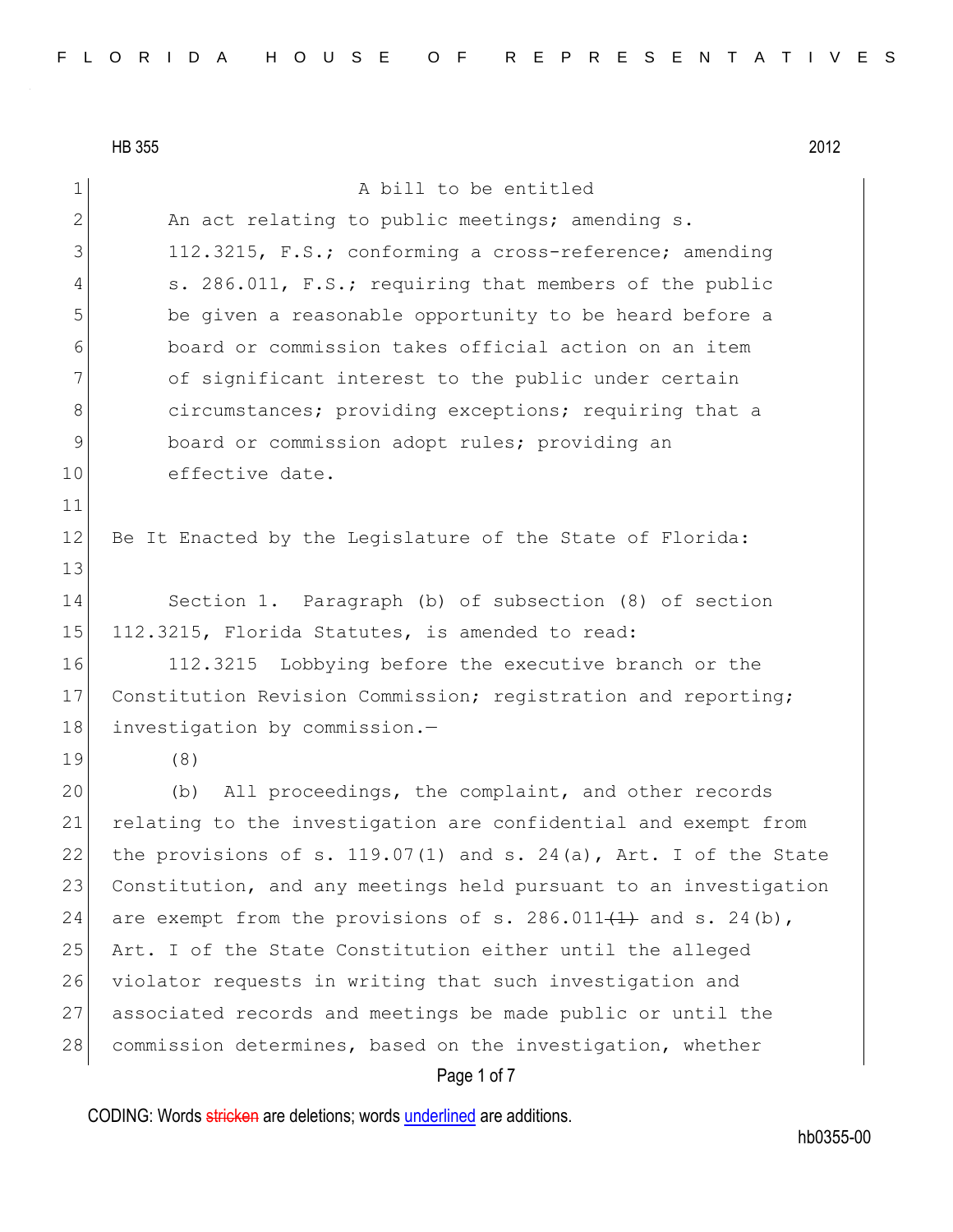probable cause exists to believe that a violation has occurred.

 Section 2. Section 286.011, Florida Statutes, is amended to read:

32 286.011 Public meetings and records; opportunity to be 33 heard; public inspection; criminal and civil penalties.-

 (1)(a) All meetings of any board or commission of any 35 state agency or authority or of any agency or authority of any county, municipal corporation, or political subdivision, except as otherwise provided in the Constitution, at which official acts are to be taken are declared to be public meetings open to the public at all times, and no resolution, rule, or formal action shall be considered binding except as taken or made at such meeting. The board or commission must provide reasonable 42 notice of all such meetings.

 (b)1. Members of the public shall be given a reasonable opportunity to be heard on an item that is of significant interest to the public and that is within the subject matter jurisdiction of the board or commission. The opportunity to be heard need not occur at the same meeting at which the board or 48 commission takes official action on the item, if the opportunity occurs at a meeting that is during the decisionmaking process and within reasonable proximity before the board or commission 51 takes the official action. The opportunity to be heard is 52 subject to reasonable rules or policies adopted by the board or 53 commission to ensure the orderly conduct of a public meeting, as provided in subparagraph 3. A resolution, rule, or formal action is not binding unless taken or made in compliance with this paragraph.

## Page 2 of 7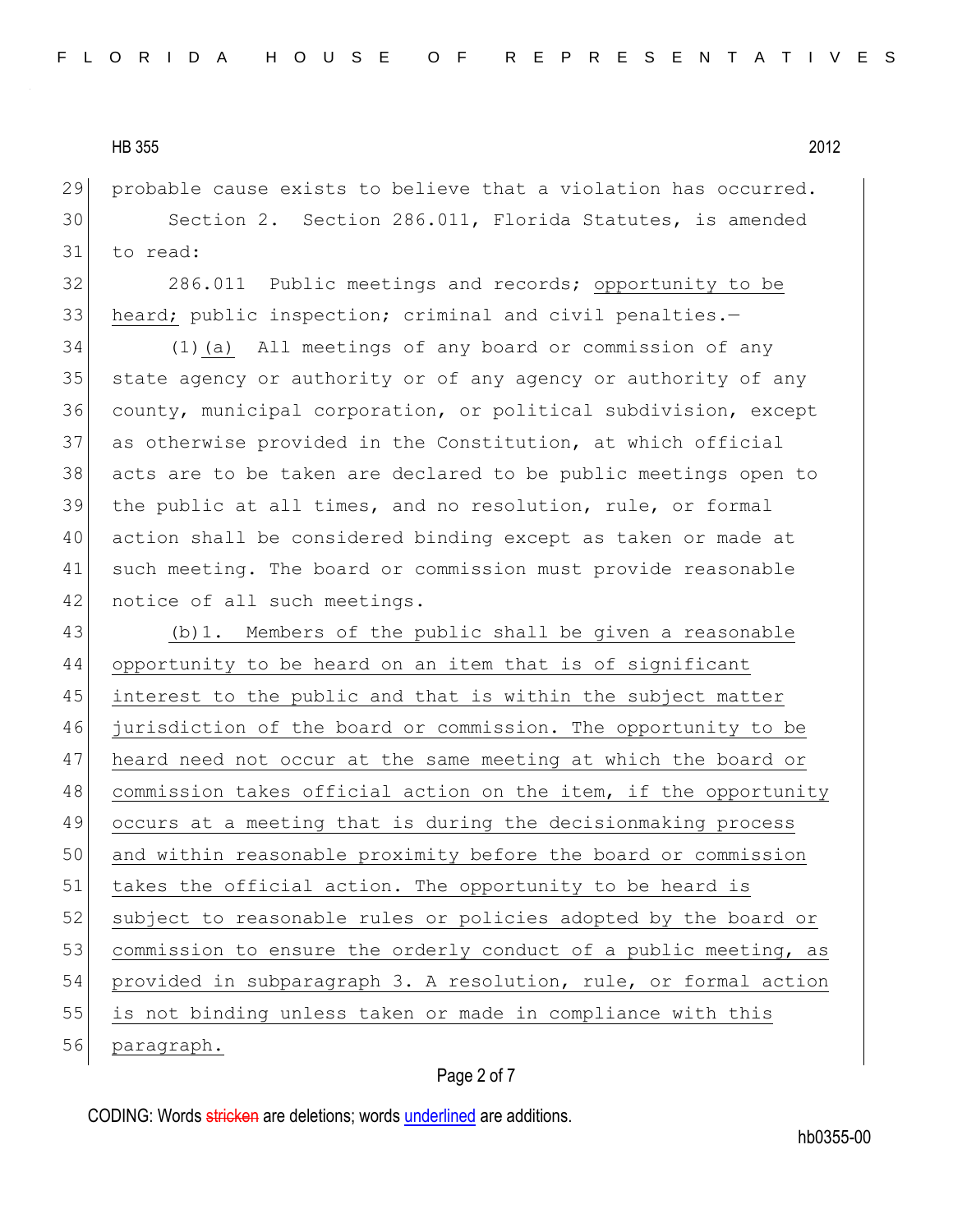|    | <b>HB 355</b><br>2012                                                     |
|----|---------------------------------------------------------------------------|
| 57 | The requirements in subparagraph 1. do not apply to:<br>2.                |
| 58 | An official act that must be taken to deal with an<br>a.                  |
| 59 | emergency situation affecting the public health, welfare, or              |
| 60 | safety, when compliance with the requirements would cause an              |
| 61 | unreasonable delay in the ability of the board or commission to           |
| 62 | act;                                                                      |
| 63 | An official act involving no more than a ministerial<br>b.                |
| 64 | act; or                                                                   |
| 65 | A meeting in which the board or commission is acting in<br>$\mathsf{C}$ . |
| 66 | a quasi-judicial capacity with respect to the rights or                   |
| 67 | interests of a person. This sub-subparagraph does not affect the          |
| 68 | right of a person to be heard as otherwise provided by law.               |
| 69 | Rules or policies of a board or commission adopted<br>3.                  |
| 70 | under subparagraph 5. may:                                                |
| 71 | a. Limit the time an individual has to address the board                  |
| 72 | or commission;                                                            |
| 73 | b. Require, at meetings in which a large number of                        |
| 74 | individuals wish to be heard, that a representative of a group            |
| 75 | or faction on an item, rather than all of the members of the              |
| 76 | group or faction, address the board or commission; or                     |
| 77 | Prescribe procedures or forms for an individual to use<br>$\circ$ .       |
| 78 | in order to inform the board or commission of a desire to be              |
| 79 | heard.                                                                    |
| 80 | If a board or commission adopts rules or policies in<br>4.                |
| 81 | compliance with this paragraph and follows such rules or                  |
| 82 | policies when providing an opportunity for members of the public          |
| 83 | to be heard, it is presumed that the board or commission is               |
| 84 | acting in compliance with this paragraph.                                 |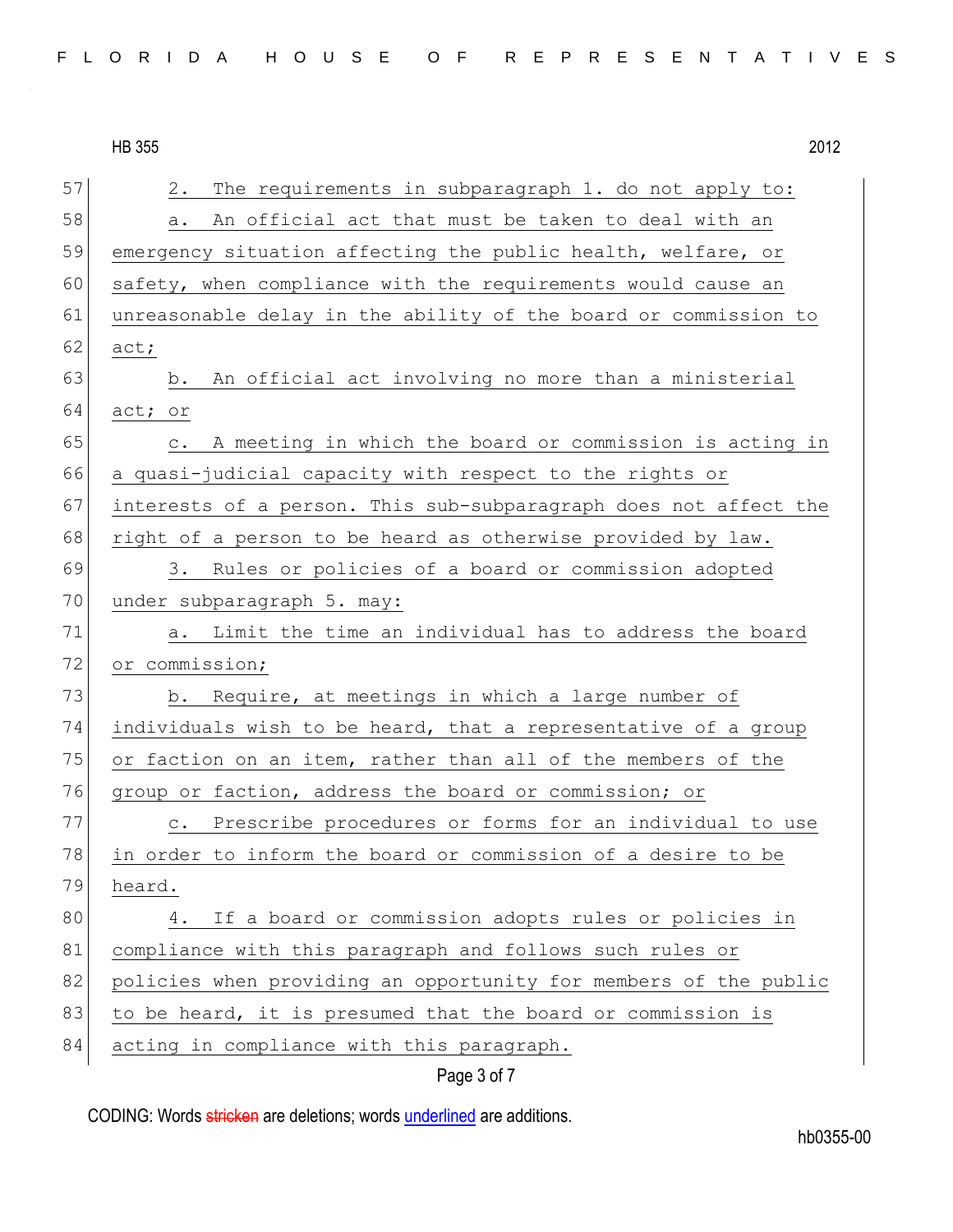85 5. Each board or commission that is subject to chapter 120 86 shall adopt rules under ss. 120.536(1) and 120.54 to administer 87 this paragraph.

88 (2) The minutes of a meeting of any such board or 89 commission of any such state agency or authority shall be 90 promptly recorded, and such records shall be open to public 91 inspection. The circuit courts of this state shall have 92 jurisdiction to issue injunctions to enforce the purposes of 93 this section upon application by any citizen of this state.

94 (3)(a) Any public officer who violates any provision of 95 this section commits  $\frac{1}{10}$  section is guilty of a noncriminal infraction, 96 punishable by fine not exceeding \$500.

97 (b) Any person who is a member of a board or commission or 98 of any state agency or authority of any county, municipal 99 corporation, or political subdivision who knowingly violates the 100 provisions of this section by attending a meeting not held in 101 accordance with the provisions of this section commits hereof is 102 guilty of a misdemeanor of the second degree, punishable as 103 provided in s. 775.082 or s. 775.083.

104 (c) Conduct occurring which occurs outside the state which 105 would constitute a knowing violation of this section is a 106 misdemeanor of the second degree, punishable as provided in s. 107 775.082 or s. 775.083.

108 (4) Whenever an action has been filed against any board or 109 commission of any state agency or authority or any agency or 110 authority of any county, municipal corporation, or political 111 subdivision to enforce the provisions of this section or to 112 invalidate the actions of any such board, commission, agency, or

## Page 4 of 7

CODING: Words stricken are deletions; words underlined are additions.

hb0355-00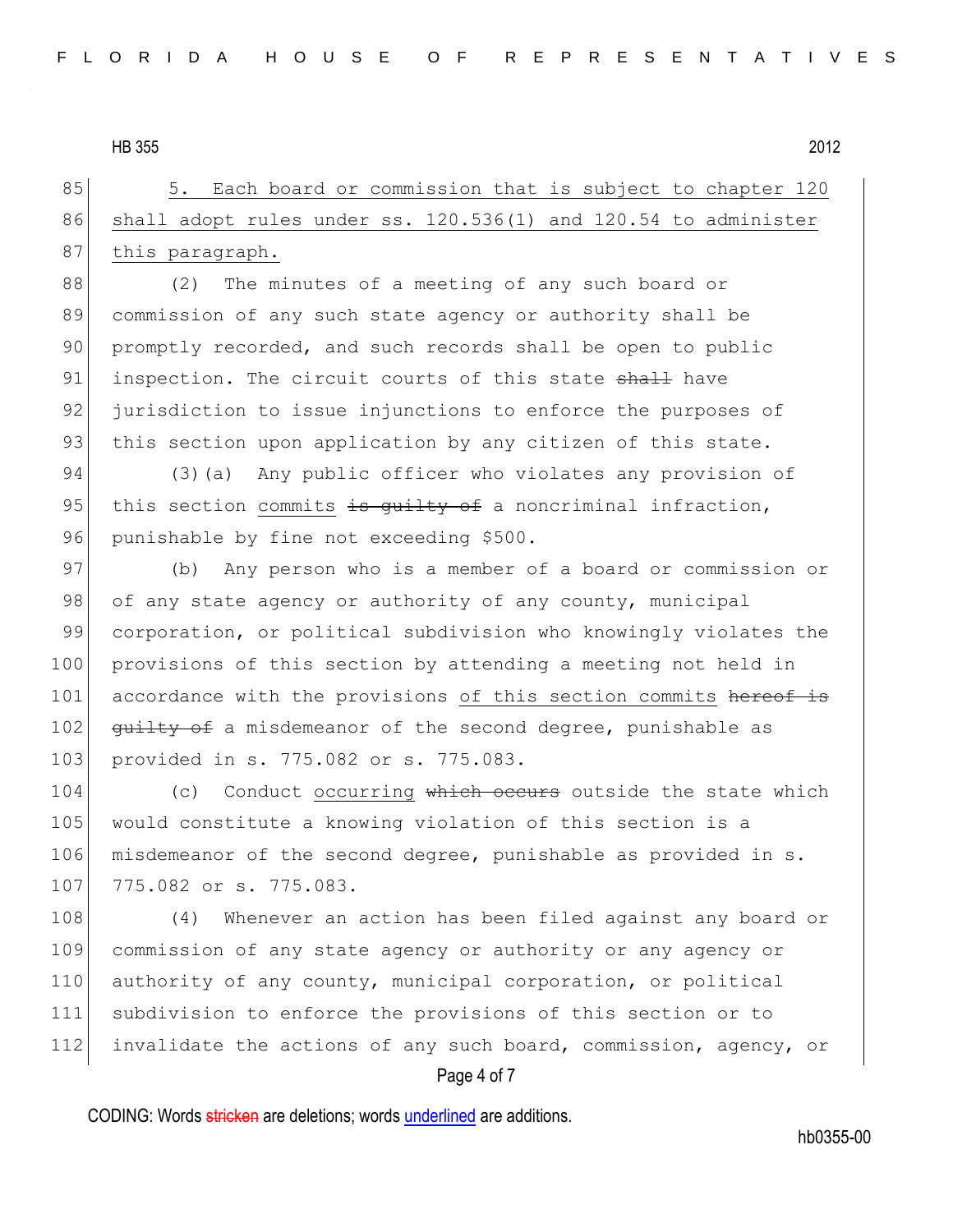113 authority, which action was taken in violation of this section, 114 and the court determines that the defendant or defendants to 115 such action acted in violation of this section, the court shall 116 assess a reasonable attorney's fee against such agency, and may 117 assess a reasonable attorney's fee against the individual filing 118 such an action if the court finds it was filed in bad faith or 119 was frivolous. Any fees so assessed may be assessed against the 120 individual member or members of such board or commission; 121 provided, that in any case where the board or commission seeks 122 the advice of its attorney and such advice is followed, no such 123 fees shall be assessed against the individual member or members  $124$  of the board or commission. However, this subsection does  $\frac{11}{2}$ 125 not apply to a state attorney or his or her duly authorized 126 assistants or any officer charged with enforcing the provisions 127 of this section.

128 (5) Whenever any board or commission of any state agency 129 or authority or any agency or authority of any county, municipal 130 corporation, or political subdivision appeals any court order 131 that which has found the said board, commission, agency, or 132 authority to have violated this section, and such order is 133 affirmed, the court shall assess a reasonable attorney's fee for 134 the appeal against such board, commission, agency, or authority. 135 Any fees so assessed may be assessed against the individual 136 member or members of such board or commission; provided, that in 137 any case where the board or commission seeks the advice of its 138 attorney and such advice is followed, no such fees shall be 139 assessed against the individual member or members of the board 140 or commission.

## Page 5 of 7

CODING: Words stricken are deletions; words underlined are additions.

hb0355-00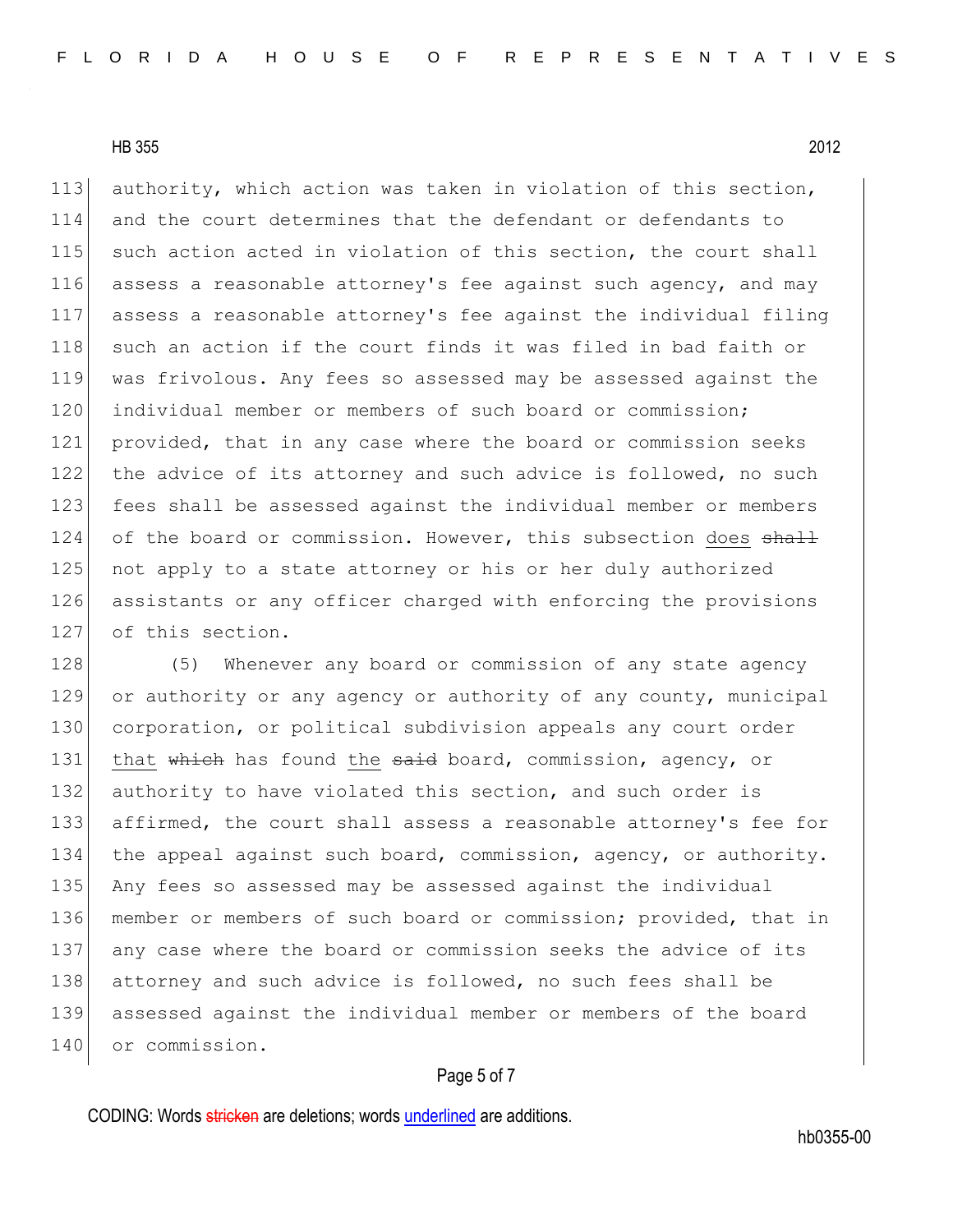141  $(6)$  All persons subject to paragraph (1)(a) subsection  $(1)$ 142 are prohibited from holding meetings at any facility or location 143 that which discriminates on the basis of sex, age, race, creed, 144 color, origin, or economic status or that which operates in such 145 a manner as to unreasonably restrict public access to such a 146 facility.

147 (7) Whenever any member of any board or commission of any 148 state agency or authority or any agency or authority of any 149 county, municipal corporation, or political subdivision is 150 charged with a violation of this section and is subsequently 151 acquitted, the board or commission is authorized to reimburse 152 the said member for any portion of his or her reasonable 153 attorney's fees.

154 (8) Notwithstanding the provisions of paragraph (1)(a) 155 subsection  $(1)$ , any board or commission of any state agency or 156 authority or any agency or authority of any county, municipal 157 corporation, or political subdivision, and the chief 158 administrative or executive officer of the governmental entity, 159 may meet in private with the entity's attorney to discuss 160 pending litigation to which the entity is presently a party 161 before a court or administrative agency, provided that the 162 following conditions are met:

163 (a) The entity's attorney shall advise the entity at a 164 public meeting that he or she desires advice concerning the 165 litigation.

166 (b) The subject matter of the meeting shall be confined to 167 settlement negotiations or strategy sessions related to 168 litigation expenditures.

### Page 6 of 7

CODING: Words stricken are deletions; words underlined are additions.

hb0355-00